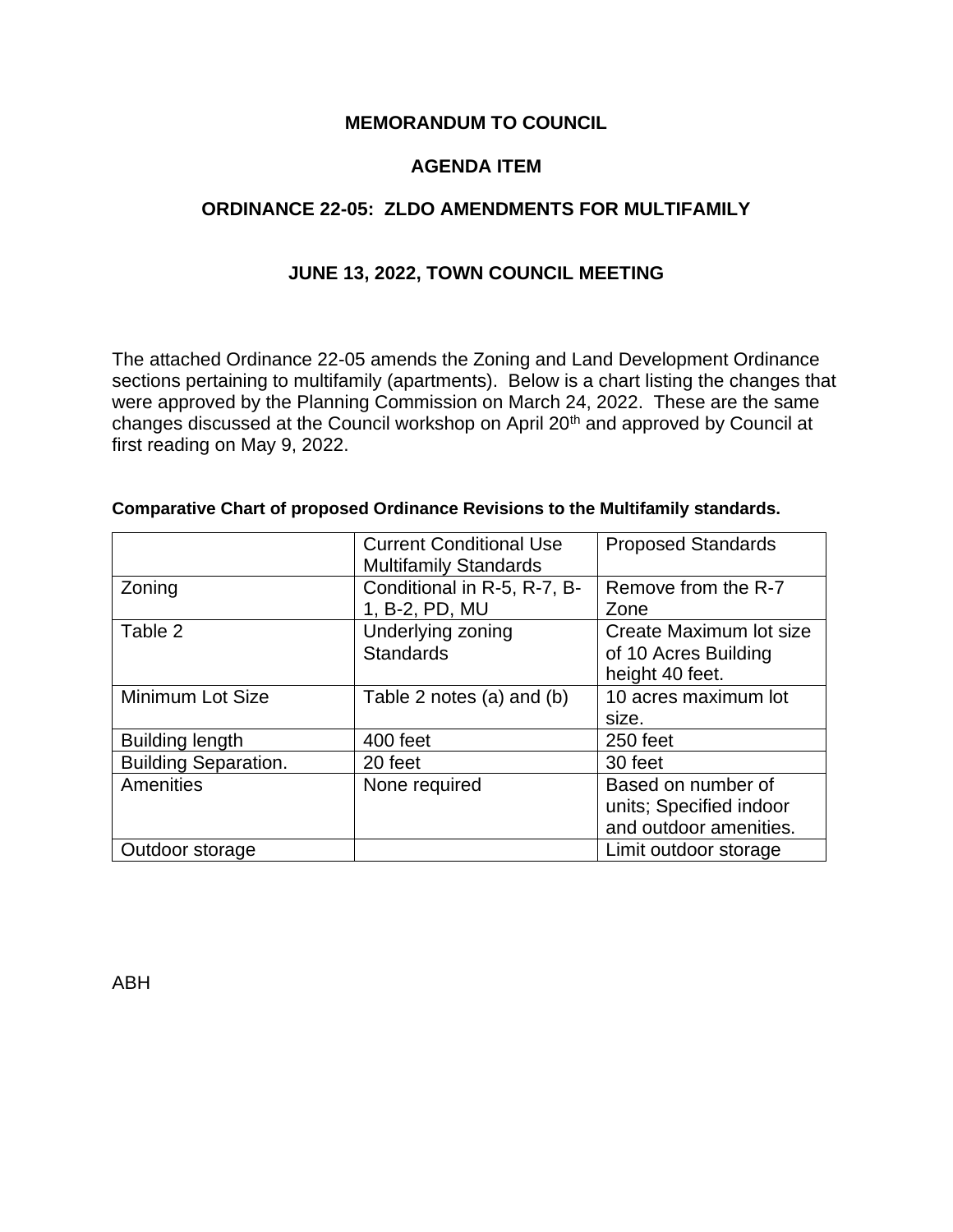**STATE OF SOUTH CAROLINA )**

**COUNTY OF YORK ) ORDINANCE 22-05**

**TOWN OF CLOVER )**

# **AN ORDINANCE AMENDING THE ZONING AND LAND DEVELOPMENT ORDINANCE OF THE TOWN OF CLOVER BY AMENDING SECTIONS OF THE ORDINANCE PERTAINING TO MULTIFAMILY RESIDENTIAL DEVELOPMENT**

**)**

**)**

WHEREAS, the Clover Town Council is aware that over the past several years that growth in residential and multifamily development has seen marked growth in York County, South Carolina, and that there is increasing interest in the expansion of residential development in the Town of Clover as well as in the area around the Town of Clover that may in the future be the subject of annexation into the town limits of the Town of Clover, and

WHEREAS, the Town Council requested Staff and the Planning Commission to examine existing requirements on multifamily (apartment) residential development to determine if the requirements meet the needs of the Town and its citizens, and

WHEREAS, Staff and the Planning Commission reviewed the existing requirements on density, height, permitted district, parcel size, building length, and building separation, and

WHEREAS, Staff and the Planning Commission also considered additional changes including required amenities and outdoor storage that would help ensure new multifamily developments meet the needs of its residents, and

WHEREAS, on March 24, 2022, the Planning Commission recommended approval of several amendments to the requirements for multifamily development' and

WHEREAS, a public hearing, as required by law and after proper public notice, was held on the \_\_\_\_ day of \_\_\_\_\_\_\_\_\_\_\_\_\_, 2022; and

WHEREAS, the Town Council finds that it is necessary to amend sections of the Zoning and Land Development Ordinance that pertain to multifamily development for the health, safety and welfare of the Town and its citizens.

NOW, THEREFORE, BE IT ORDAINED in Council duly assembled this \_\_\_\_ day of \_\_\_\_\_\_\_\_\_\_\_\_\_\_, 2022, that the Clover, South Carolina, Code of Ordinances, Zoning and Land Development Ordinance, shall be and hereby is amended in part as set forth on the attached Exhibit A.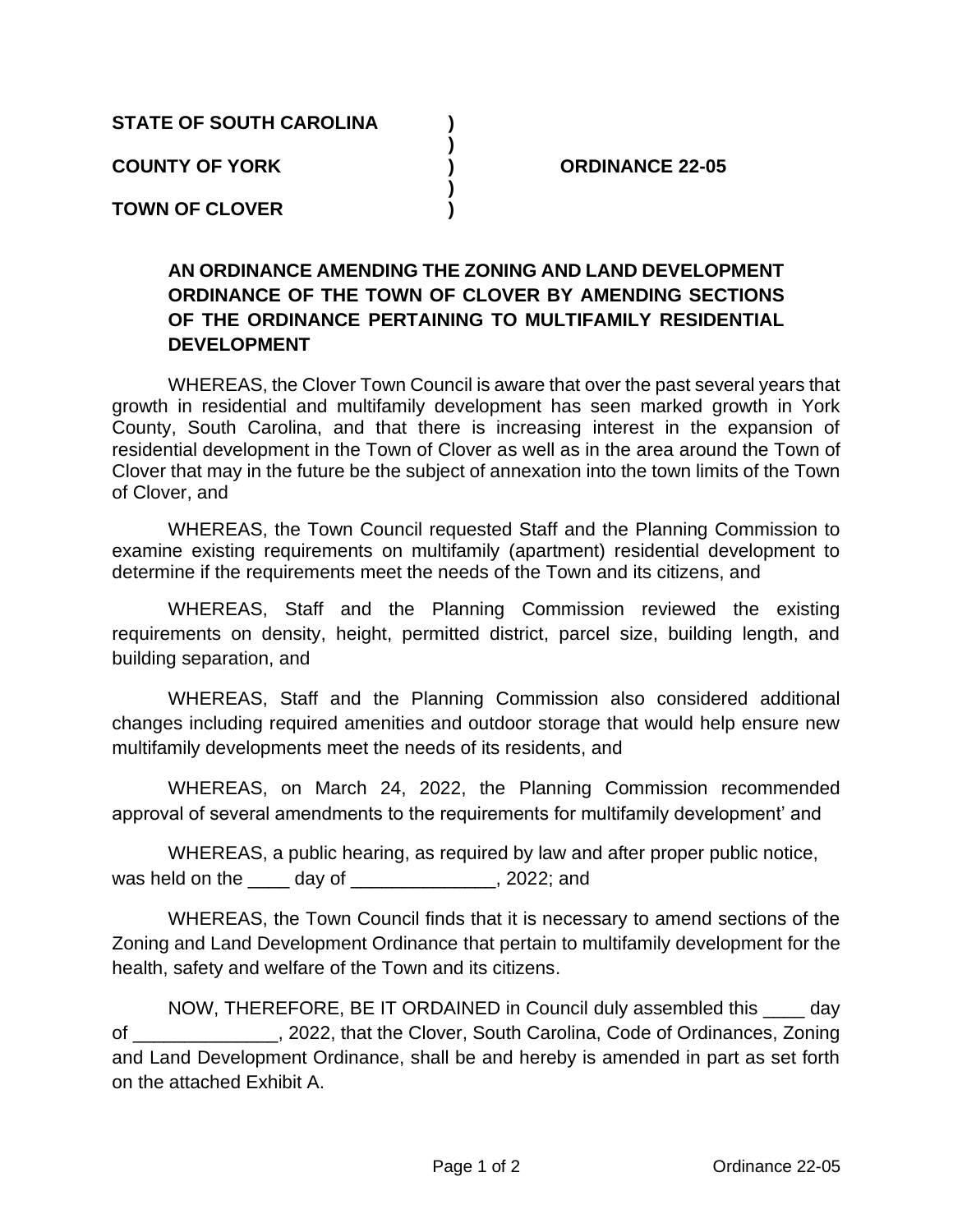**Effective Date.** This ordinance is effective immediately upon its adoption.

**Severability.** If any part of this Ordinance is held to be invalid or unconstitutional, it shall be construed to have been the legislative intent to pass said Ordinance without such invalid or unconstitutional provision, and the remainder of said Ordinance shall be deemed to be valid as if such portion had not been included. If said Ordinance, or any provisions thereof, is held to be inapplicable to any person, group of persons, property, kind of property, circumstances or set of circumstances, such holding shall not affect the applicability thereof to any other persons, property or circumstances.

AND IT IS SO ORDAINED.

|                                 | Mayor    |  |
|---------------------------------|----------|--|
|                                 | Council: |  |
| (Town Seal)                     |          |  |
| Attest:                         |          |  |
| <b>Town Clerk</b>               |          |  |
| First Reading: _______________  |          |  |
| Public Hearing: _______________ |          |  |
|                                 |          |  |

Second Reading: \_\_\_\_\_\_\_\_\_\_\_\_\_\_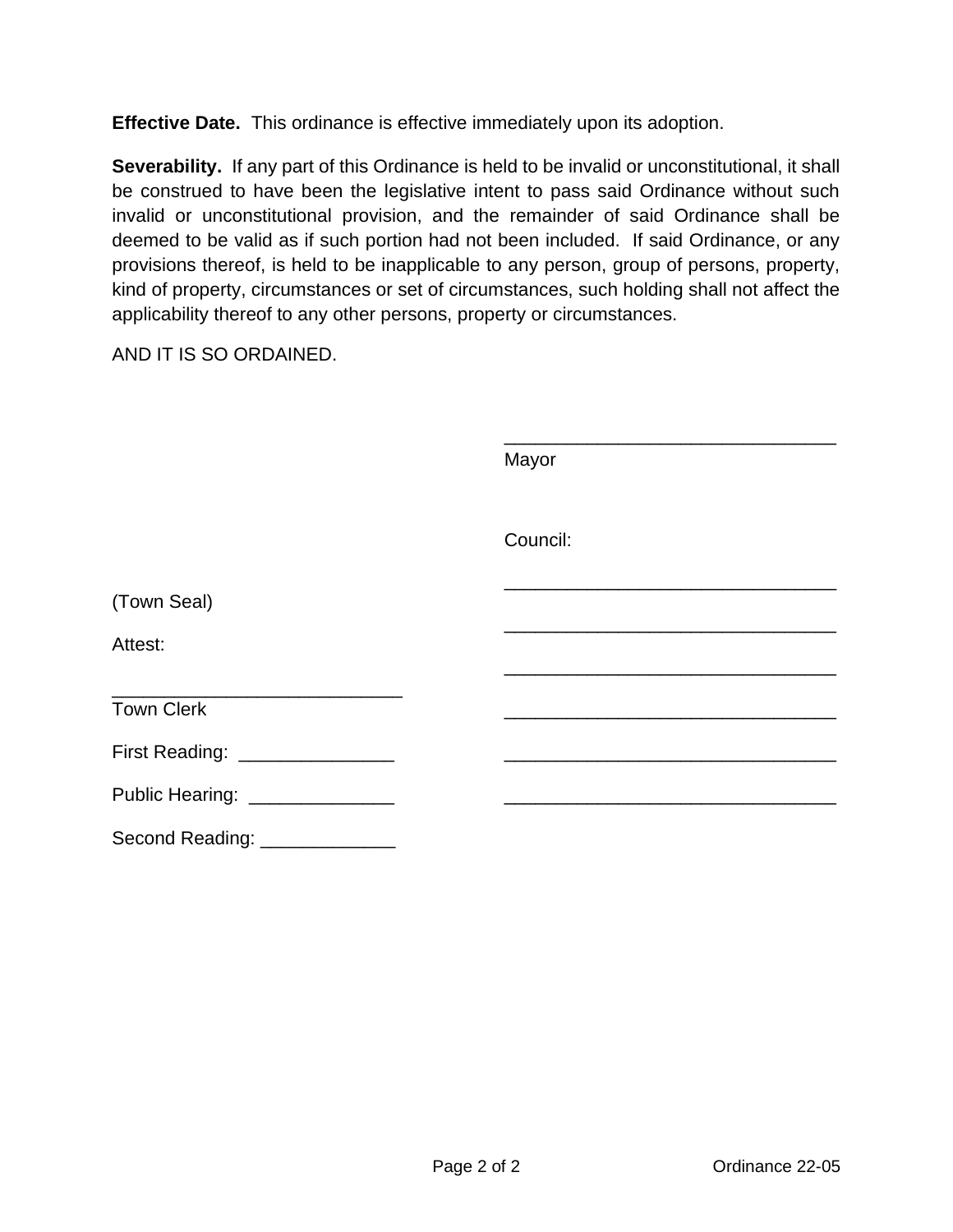# **Ordinance 22-05 Exhibit A**

**1. Section 2.3 Table 1: Schedule of Permitted and Conditional Uses and Off-Street Parking Requirements, By Zoning, shall be amended as set forth below:**

| <b>Use</b>                     | NAICS $\mid$ R-12 $\mid$ R- |        |   | $R-$ | <b>B-</b> | <b>B-</b> | $B-4$ | <b>MU</b> | <b>PDD</b> |   |
|--------------------------------|-----------------------------|--------|---|------|-----------|-----------|-------|-----------|------------|---|
|                                |                             | $R-20$ |   |      |           |           |       |           |            |   |
| <b>Multifamily, Apartments</b> | <b>NA</b>                   | N      | N |      | $\sim$    | ◠<br>ັ    | N     | $\sim$    |            | N |
| (Section 3.5)                  |                             |        |   |      |           |           |       |           |            |   |

*All other requirements in Table 1 shall remain in effect and no other changes shall be made to this section.*

**2. Section 2.4 Table 2: Dimensional Requirements: Schedule of Lot Area, Yard, Setback, Height, Density, and Impervious Surface Ratio, By Zone Districts, shall be amended as set forth below:**

| <b>Minimum Lot Area</b>                  | R- | R- | R- | $R-5$ | $B-1$       | $B-2$    | $B-4$ | MU  | ID          |
|------------------------------------------|----|----|----|-------|-------------|----------|-------|-----|-------------|
|                                          | 20 | 12 |    |       |             |          |       |     |             |
| Minimum Lot Area (per 1,000 Square Feet) |    |    |    |       |             |          |       |     |             |
| <b>Residential</b>                       | 20 | 12 | A) | (B)   | N/A         | (1)      | N/A   | (B) | N/A         |
|                                          |    |    |    |       |             |          |       |     |             |
| <b>Maximum Building</b><br>Height        | 35 | 35 | 50 | 40    | <b>None</b> | None/(I) | 40    | 40  | <b>None</b> |

**(I) Maximum Lot Size for multifamily apartment uses are 10 acres and maximum building height is 40 feet.**

*All other listed requirements in Table 2 shall remain in effect.*

**3. Section 3.5 Multi-Family Housing, Residential Care Facilities and Group Occupied Dwellings, shall be repealed and replaced with the following:**

**Section 3.5 Multi-Family Housing, Residential Care Facilities and Group Occupied Dwellings**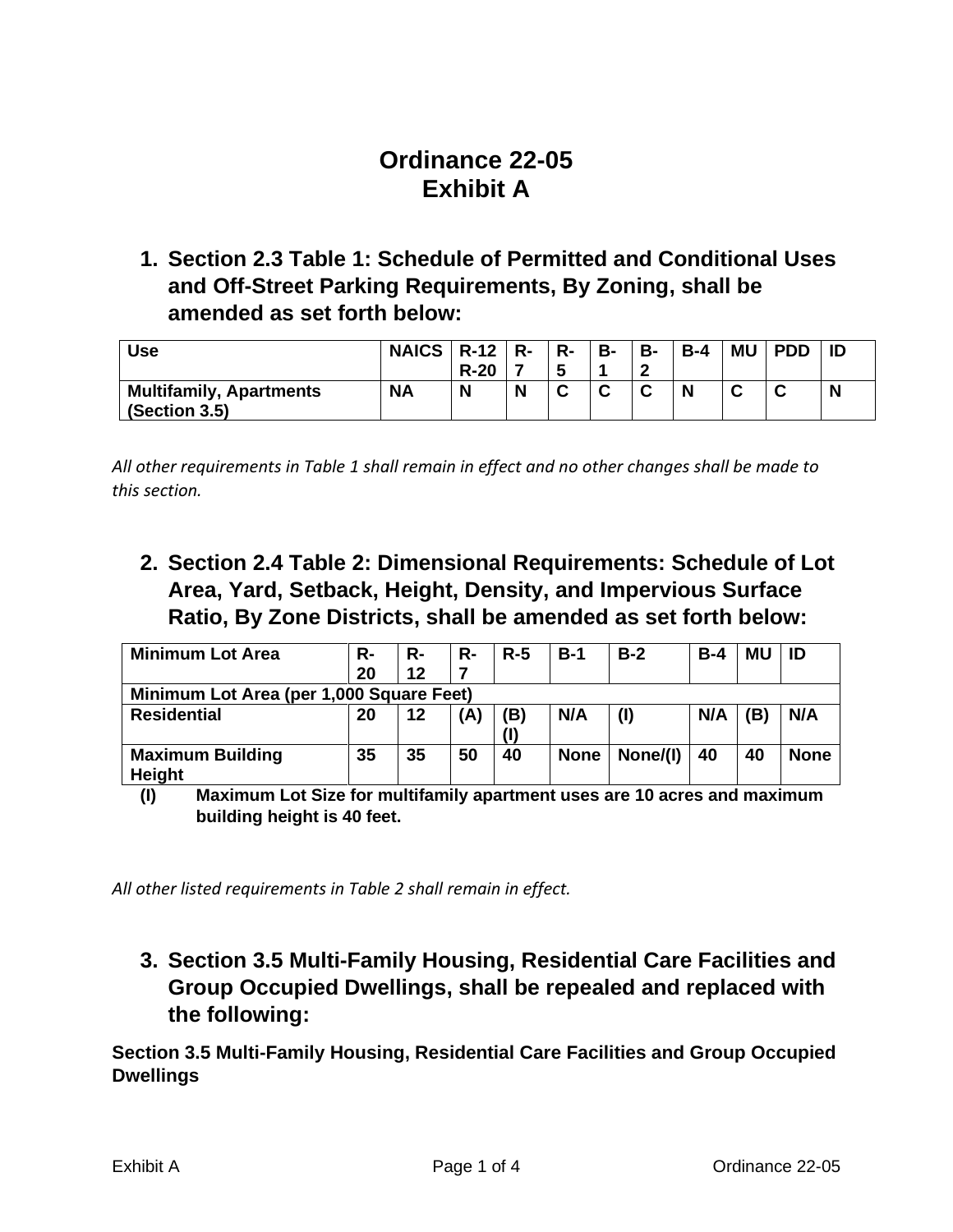# **Section 3.5-1 Development Requirements**

Apartments conditionally permitted in the B-1 District shall be restricted to the upper floors of buildings; provided, the ground floor is occupied by a commercial use, further provided that off-street parking shall be provided in accord with the requirements of Table 1, except that said parking may be located off-site.

In all other districts, where conditionally permitted, apartments and multi-family housing projects consisting of five or more units or two or more residential care facilities, dormitories, rooming houses or group occupied dwellings designed to accommodate 20 or more individuals shall meet the following design standards:

- 1. At least one main entrance within each building must face the street, place, or the main access drive within the development. Entrances must include architectural elements that emphasize the entrance, including but are not limited to front porches, transom and sidelight windows, decorative trim and moldings, and arches.
- 2. Connecting walkways must be provided for internal pedestrian circulation within the site to connect to street or place sidewalks and to connect parking spaces with the main building entrance. Connecting walkways may cross parking aisles or driveways if distinguished from driving surfaces through the use of durable, low maintenance surface materials such as pavers, bricks, scored concrete or scored and painted asphalt to enhance pedestrian safety and comfort. Raised walkways may be installed if elevated 6 inches with tapered side slopes and meet ADA standards.
- 3. Sidewalks must be provided along the street. To the maximum extent feasible, provision must be made in the design of developments for connections with existing or future pedestrian systems on adjoining properties, including but not limited to connections to existing or future sidewalks, bikeways and walkways.
- 4. The on-site pedestrian circulation system must be illuminated to a level where the system can be used at night by residents and visitors.
- 5. Buildings shall be set apart not less than 30 feet.
- 6. Not less than 20 percent of the project site shall be designated, landscaped and permanently reserved as usable common open space, as specified in Section 4.4.
- 7. Buildings shall not exceed 250 feet from end to end.
- 8. Multiple buildings shall be oriented toward common open space, away from adjacent single-family residential uses and off-street parking areas.
- 9. Trash receptacles shall be screened by permanent opaque materials consistent with the colors and architectural theme of the development and oriented away and from adjacent residential uses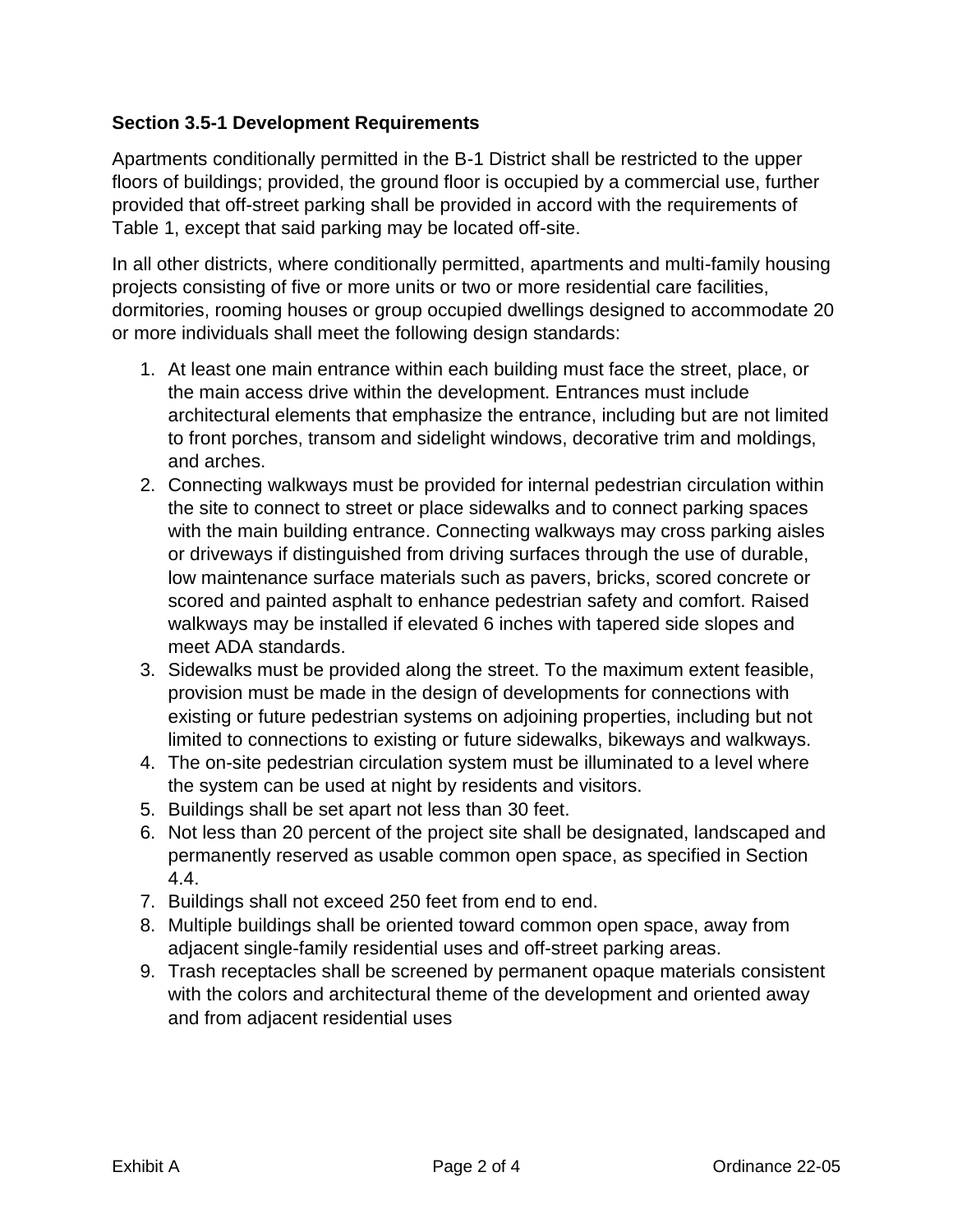## **Section 3.5-2 Special Development Requirements**

1. Special Parking Needs: The storage of trailers, boats, recreational vehicles, or other major recreational equipment, as well as box trucks, cabs from tractor trailers, trailer beds from tractor trailers, and other specialized commercial vehicles must either be prohibited through management's rules or must be provided in a parking area separate from regular automotive parking for the residents. These types of vehicles will not be permitted to take up regular automotive parking spaces; the minimum required parking spaces for the development must be used for ordinary passenger vehicles driven on a regular basis. Parking lots will be reviewed for adequate distribution of spaces around each building. 2. Amenities: Multi-family uses must provide fully developed, targeted amenities of

| ANTENNIES. MUNI-TANNIY USES MUST PROVIDE TUNY DEVEIOPED, LARGETED ANTENNIES O |  |
|-------------------------------------------------------------------------------|--|
| an appropriate size and scale with the number of units as follows:            |  |
|                                                                               |  |

| SIZE OF COMPLEX     | <b>NUMBER OF REQUIRED</b><br><b>AMENITIES</b> |  |  |  |  |
|---------------------|-----------------------------------------------|--|--|--|--|
| Fewer than 74 Units |                                               |  |  |  |  |
| 74-149 Units        |                                               |  |  |  |  |
| 150 or more         |                                               |  |  |  |  |

- a. Allowed amenities include the following. The Zoning Administrator may approve alternative amenities that meet the intent of this section.
	- i. Indoor Amenities
		- 1. Fitness center with fitness equipment
		- 2. Recreation or game room including features such as billiards tables, game tables, or movie viewing area
		- 3. Solarium, sauna, steam room, or other type of relaxation room
		- 4. Business center with conference rooms and business equipment (computers, printers, copiers, etc.)
		- 5. Common cooking and/or dining facility, which may include a fully equipped coffee and snack bar
		- 6. Swimming pool
	- ii. Outdoor Amenities
		- 1. Fenced dog park with dog wash station
		- 2. Bike workshop and storage area
		- 3. Community vegetable and flower garden
		- 4. Outdoor lounge area such as with a fire pit and grills or outdoor kitchen
		- 5. Playground with commercial-grade equipment
		- 6. Basketball court (full or half court); tennis court; volleyball court; or soccer field that is graded properly to an amateur or practicelevel facility, is grassed, and has goals